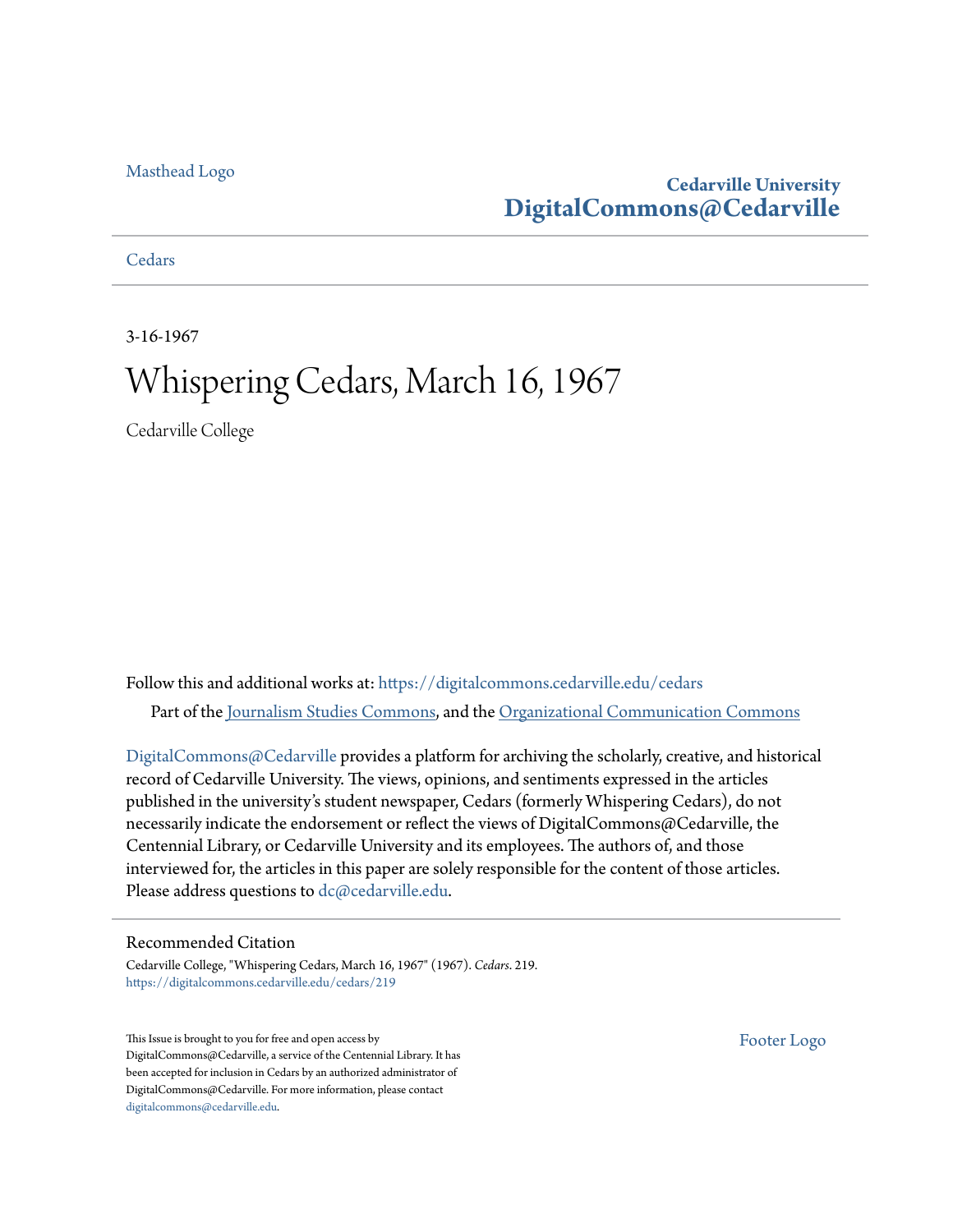

### Volume 13 Number 10

# *Potpourri Proves*   $A$  *Delightful Success*

Cedarville College, Cedarville, Ohio

Besides providing an eve- worse, he was on the verge ning of entertainment, the Potpourri of Operetta of fered some advice for persons in certain situations. Students who wish to make money may follow the example of Bouncer, the English landlord in Sullivan and Burnard's "Cox and Box."

March 16, 1967

printer during the night. When Cox and Box finally did meet, they found that Cox was engaged to Box's former fiancee, Penelope Ann. Since Cox cared nothing for her except her bank account, he suggested that Box try "love the second time<br>around. "

 Bouncer, portrayed by Mr. Paul vanderkoy, contrived "a very good plan• whereby he could make a double profit from a room he rented to Mr. Cox and Mr. Box. He thought it would succeed because Cox, played by Jim Stockwell, worked during the day as a milliner,<br>while Mr. Box, portrayed by while Mr. Box, portrayed by Harold Moore, worked as <sup>a</sup>

Box, having the same opinion of her, objected, and a contest of flipping coins ensued.

Much to their relief, Bounc-<br>er brought them a letter saying that Penelope had drowned in a boating accident and bequeathed her for-<br>tune to Cox. Box objected on the grounds that he had been engaged to her first. Later<br>a telegram arrived reporting her rescue and adding that she would arrive while Box was at work.

worse, he was on the verge<br>of proposing to her each time the telephone rang.

Each time she started a tangent about the latest gos-<br>sip, her quarrel with George, he friend's cat and dog, and her friend's health. Next, she obtained the correct time by telephone, and she broad-<br>cast her own news by it, cast her own news by it, evidence of her attachment to "the poor thing."

Accompanists for the performance were Loris Bellintani and Miss Ardith Martin.



To solve the problem, he went to the train station and proposed to her from <sup>a</sup> phone booth. At last she accepted and asked him to remember her telephone number.

Girls plagued by fickle boy friends may draw an analogy to "Bastien and Bastienna, Mozart's creation that starred Joanna Barcus and Lyle Anderson in the title the aid of a sorcerer, portrayed by Walt Stock, who pretended to give Bastien <sup>a</sup> love potion.

Realizing the folly of his<br>"very good plan," Bouncer decided to remedy the situation by offering to renovate another room for one of them. Much to his surprise and relief, Cox and Box discovered thatthey were long lost brothers and, decided to remain in the room.

A problem that is more likely to occur involves <sup>a</sup> girl friend who is addicted to the telephone, the basis for Carlo Menotti's "Telephone.

# *President Groves Analyzes*   $Central State Difficulty$

Romans 10 and a poem from the source book for his<br>WCDR program, "Moon-<br>light Meditations."

Other members of the cast included the chorus: Bonnie Millikan, Kathy Johnson, Kathy Carter, Jeanne Risko, Vianna Meyer, John Lee, Ron Rushlow, Cathy Cartner, Linda Taylor, Dan Liechty, Margaret Anderson, Harold Moore, and Bob Kilko.

Jim Stockwell (on right), WCDR Program Director, explains functions of the station to two Antioch College student.s who are connected with their station at Antioch. Several visitors viewed the studios during the open house March 3.

# WCDRDedicator Search New Facility<br>and equipment of this radio Taylor, Jim Phipps and Jim in Dayton and WMWM in<br>station to the Lord, and pray Gunlock.<br>that many will be reached Coffee and cookies were The Dedication ceremon

open to the public throughout WFCJ; Myron Maddox, of Broughton, past<br>the afternoon. Tours were WEEC; and a group of three Baptist Church.

Cedarville College, dedicated A few of the many visitors After an introduction by Mr.<br>the new facilities of WCDR-<br>FM on March 4, 1967. given by Jim Blaylock, WEEC; and a group of three Baptist Church.<br>Charles Brudtkuhl, John tioch College radio station. of the Language and Litera-Goodmen, Dave Draxler, Notices of congratulations ture Division, then read a

was held at 2:30 and was for our Lord and Savior<br>through their ministry.<sup>7</sup> by Deborah Bush, Jan Wake-<br>With these words Dr. James<br>Jeremiah, president of lis and Mrs. Gathany.<br>Jeremiah, president of lis and Mrs. Gathany.<br>Cedarville College, dedicat

FM on March 4, 1967.<br>The WCDR studios were son, general manager of fered by Rev. William<br>open to the public throughout WFCJ; Myron Maddox, of Broughton, pastor of Grace

When the conflict became known, Mike Fisher, student body president at CSU, wrote to the Congresswoman and informed her that the students had nothing against her, but that theyhad select ed someone else and regretted the whole incident.

The administration required<br>Mr. Fisher to apologize and Mr. Fisher to apologize and<br>he did. The demonstration concerned whose right it was to select the speaker <del>-</del><br>students' or administration's.

In an interview President Groves said concerning the Groves said concerning the<br>demonstration: "I feel the real issue is the issue of change. The University is undergoing changes in many ways, and change is painful.

Relating Central's problem to the universal unrest on university campuses, Dr. Groves commented that "students are seeking greater authority to enter into the decision making in the University. Students - and others - find inadequate communication exists between administration and students."

lishing a commission on University Relationships com posed of the deans and student representatives.

Before both men could exit, she left a note with Bouncer who announced her marriage to Mr. Knox.

> Dr. Groves described the present campus atmosphere<br>as "calm."

Applications for the position<br>of editor of the Whispering of editor of the Whispering Cedars and the editor of the Miracle are now being sought by the Publications Committee.

Margaret Anderson, as Lucy, exasperated her boy friend, played by John Lee, with her phone conversa-

March 3, Central State coop students returned to Cedarville all excited about called-off classes there because of a student demonstration.

 Rumors were varied and nothing was clear except that a lot of students were having<br>a good time on a warm day with placards, chants, and other expressions of some grievance.

tions. To make matters from the students.

# Doctor Gromacki Has Book About Tongue Movement

Dr. Robert Gromacki, of the Modern Tongues Move-<br>Chairman of the Division ment," "The Language of<br>of Biblical Education at Speaking in Tongues,"<br>Cedarville College, will have "Tongues in the Gospel of<br>a book published in l

entitled, "The Modern of Acts," "Tongues in the<br>Tongues Movement." Epistle of First Corinthians."<br>The Evangelical Book Club A subject index and an exten-<br>has selected Dr. Gromacki's sive bibliography are includ-<br>book as o

The next day, Saturday, President Groves addressed the students of Central State University in Beacom Gym- nasium and left the platform without asking for questions Local newspapers helped clear the air a good deal. They revealed that the administration had invited a Congresswoman from Cleveland to address Commencement exercises April 16, and the students meantime had invited Dr. Wesley, former president of Central State. Neither knew what the other was doing.

Mr. Paul Gathany returned to comment on the progress of the Cedarville radio station. The first dedication was held on December 1, (continued on page 4)

Clarifying this, Dr. Groves continued, "We are changing relationships of persons to the University. Old people must relate to new people."

When asked what he had done to relieve tensions on the campus, Dr. Groves replied, "First I spoke to the students that following Saturday." and "I am estab-

Concerning why he did not entertain student questions after his address to the students to clarify the situation, President Groves remarked simply, "In substance I had addressed myself in a large<br>part to those questions. If they had listened, they would have found their questions answered."

Dr. Wesley, the student choice for commencement speaker, is already scheduled to speak June 15 at the dedication of the Arts and Science building which will be named in his honor.

# Editors Sought

### For Next Year

Interested students should be juniors or seniors and should have had some previous experience in the publication of school newspapers or yearbooks. A minimum cumulative grade point average of 2.7 is required. Those applying should submit letters of application to Dr. Clifford Johnson, chairman of the Publications Committee. The letter should include a resume of the experience of the student, his reasons for applying and some indications of publication philosophy. More information can be received from members of the committee, Steve Brown, Mr. Greenwood, Mr. Hurst, Mr. Mcintosh, Joe Snider and Dr. Johnson.

Letters should be submitted to Dr. Johnson's office by April 15.

Modest scholarship aid is granted to each editor.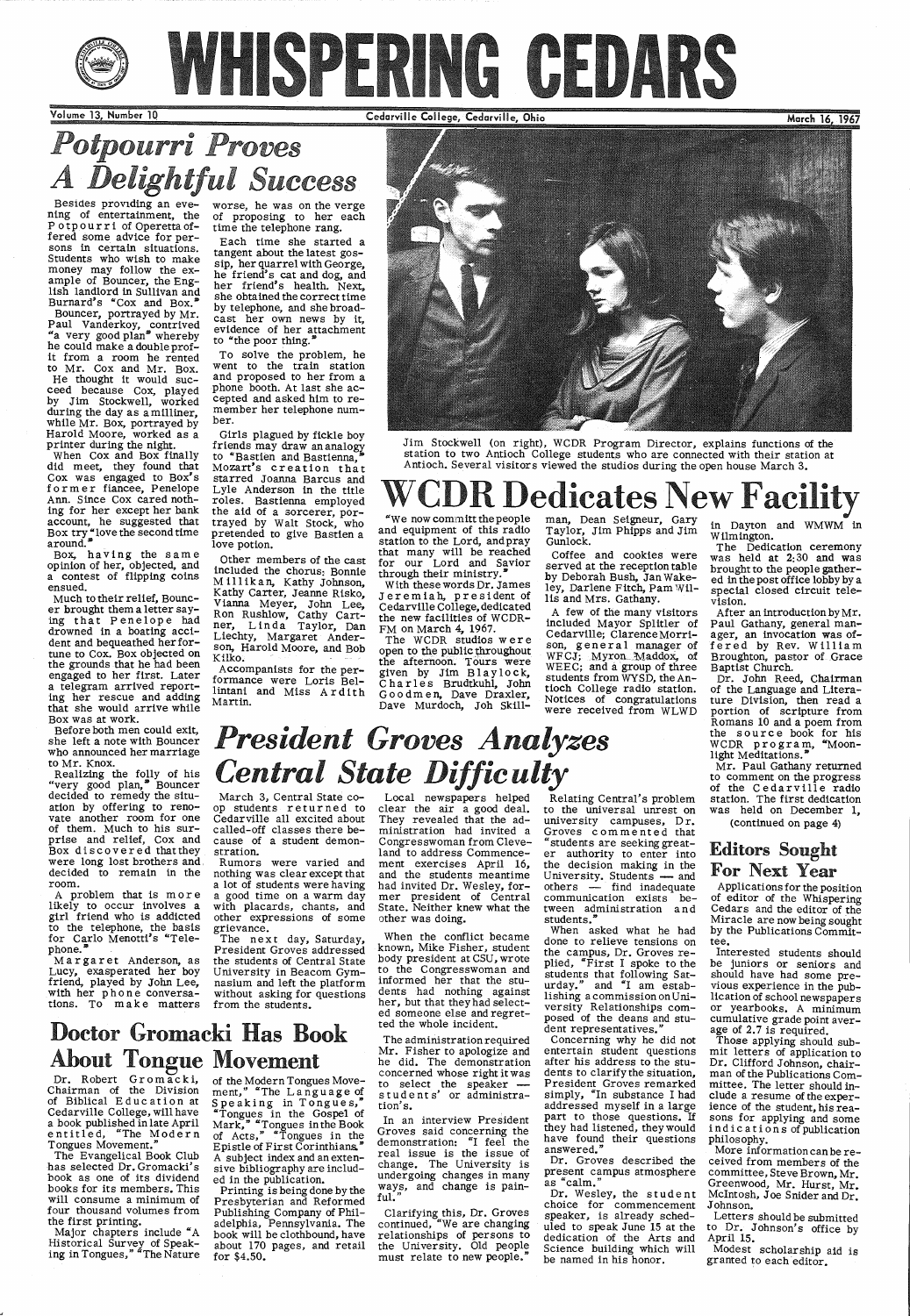Tomorrow we are to vote on the proposed Student Body Constitution. It seems like a waste of time to vote because it's sure to pass, isn't it?<br>But what if it isn't a good constitution? You know, we

could be putting future students under a pretty heavy weight if this thing is a dud.

# Editorials *Constitutional Affair*

Student Council is supposed to be representing you, and you haven't read the constitution they are trying to foist you haven't read the constitution they are trying to foist off on you. This group of tyrants could be taking all power to themselves, and you are giving it to them. Oh, woeful day, when we say, "They're a nice bunch of

people. We elected them, you know, and they say it isn't changed much from when we saw it in chapel. • • What?  $\ldots$  . No, I didn't read it then either."

If you don't like it, what can you do? You can vote against it, but that isn't much. On the other hand, it does require three-quarters of the votes to pass it — not everybody votes -- and a little well placed agitation might de-<br>feat it. Hmmm.<br>Now -- I like the Constitution, and I really didn't mean

those nasty things about Student Council. They are nice people - really - but I think you ought to decide for yourself after pausing at the Student Center bulletin board to read it.

You can't trust me. I'm one of them.

# $Campus$  *Politics*

In Mr. Grosh's "letter to the editor" of this issue, he deals with a bit of his thinking concerning the place of Student Council in the overall framework of college gov- ernment.

His opinion appears to be that, since Student Council has received more "trust and confidence" from the administration, it should not act in any way to offend the<br>administrators or trustees. Although "it was definitely<br>within the jurisdiction and responsibility of the Student<br>Council to discuss this matter. . .it is my opinion would be ill-advised. . if we as a Student Body and as a Student Council expect. . . complete soverignty over our own affairs. . .

The ellipses show that I have distilled Mr. Grosh's argument a great deal, and no one should accept it without checking to see if I have done him an injustice. I answer only because to leave it unanswered in Whispering Cedars would show that I agree with or ignore it, and I cannot do either.

Perhaps Mr. Grosh does not really mean what he wrote, but merely did not clearly see the argument he was constructing through his paragraphs. That happens to all of us when our primary topic is something else.<br>I hope Student Council would be willing to do what they believe is right in any case, regardless of feared con-

to publicly go on record with my opinion on the decision, I<br>have only this to say. It was

This letter is prompted by the recent letter of classic misinformation. We have felt that there are several falacies which Mr. Finley has failed to take into account. This letter is not intended as a personal affront but merely to clarify certain nebulous issues extant in the minds of Cedarville students. Mr. Finley wrote his letter "in response to a recent action of the Student Council." Although this was quite properly brought up for dis tion was tabled until Dr. Jeremiah could make a pub-<br>lic statement. Therefore,

sequences. Obsequiousness is never admirable.

Famous Last Words ∞ VΜ. *DON'T* WORRY ABOUT IT!<br>IT'll only be a local Flood, Anyway!

# IT'l' 'only be a local Flood, Anymay!<br>The Editor's Mailbox **Believes Student Leaders Are Right**<br>To the Editor: definitely within the juris- dent Coun<br>I am writing on a matter of diction and responsibility of istration of

To the Editor; the insure the initial y within the juris-<br>
I am writing on a matter of diction and responsibility of terration (this college. Over the past four clear<br>
Carrification in answer to Mr. the Student Council to

By JIM PHIPPS against serving my country Defense-wise, it could be failed to take into account, ment in so vital an area. against serving my country in the armed forces, nor am I'll fight to defend it to the end; but, it is possible that a stategic mistake would result from the terminating of col- lege deferments.

> For this reason, it is as important that it be protected as stringently as is any other valuable object.

disastrous to require the physical life of a man who had already given his life to helping educate those who become leaders.

Let us therefore remain with the present methods of Selective Service and maintain the deferments for college students.

# Politically Speaking Advantages of College Deferments

To draft or not to draft that is the question being asked Congress by both the Selective Service Department and President Johnson. The rising furor over the draft is resultant from a cry that college deferments discriminate against those who<br>do not go to college, and,<br>therefore, should be dropped.<br>President Johnson suggests<br>that an even better method of

### Dear Editor:

have only this to say. It was *A Whole Group Disagrees*  of key faculty members and by discouraging the addition of future doctorates. Therefore, it was entirely within the province of Student Council to voice student senti-

obtaining targets for Viet Cong bullets would be a lottery system in which all the<br>eligible male populace is dropped into a large hopper. Don't misunderstand the intent of this column. I am NOT

### *Knott Given All-Am Mention*

Al Knott received an honorable mention is the United Press International Little All-American selections. Ed Bryant of Central State University also received an honorable mention.

This award for Al is in addition to his All-District 22 and All-Mid Ohio Conference post-season laurels. He tied with Bruce McDonald as most valuable player for the Yellow Jackets this season.

The educated human mind is the most valuable resource in the United States and even the world. Without it, there can be no progress.

A nation can only be as strong as the people who build it, and the one who is honest will have to admit that the educated person is in the best

## Malicious Micro-organisms Strike Student Body

This forever anonymous note exemplifies the sad state of affairs at Cedarville as literally hundreds foll to the rotten weather in the Miami Valley. There is no hope until the annual summer drought.

*"Malicious* micro-organisms *have struck* me *down. (Alas, how the mighty have fallen!) For* several *days I have* been *toss*ing *and turning* on *my* bed *of illness,* absorbed *in this* con*flict between my white corpuscles and* the *Evil Invading Bugs. It's* been *so exciting that I've not had* any oxygen *left* to *consider what issues* on *the Cedarville campus need* to *be soberly examined* in *the light of journalistic* reasoning. *Unless you would like a passionate* article *berating Medical Science* for *not having invented a* cure for *the* common *cold, I'm* afraid *I'll have* to *withdraw* my *services* from *Whispering Cedars this week."* 

Mr. Finley's basic contention was in error.

The proposed motion was: <sup>I</sup>move that, whereas many students of Cedarville College are opposed to the recent action of the trustees whereas we stand to lose a number of teachers through this action, and<br>whereas the constituency of churches deem the action unnecessary, we the Student Council of Cedarville College go on record as recommending to the trustees that they repeal their decision concerning the requirements for specified convic tions of the faculty, admin- istration and trustees in the area of the theories of creation.

The decision of the trustees has a direct effect upon the students by causing a loss

Perhaps a clarification of the newspaper situation<br>should be made. The paper contacted the council member after having received prior information from another student. When the reporter unexpectedly appear-<br>ed on campus, the council<br>member was the only one who would answer his ques-<br>tions. It should also be noted here that the reprimand given by Council was exciusively between Student Council and the council member and any criticism of this action from a non-council member is out of order. The council member, with no malicious intent, gave to the newspaper the requested in- formation in order that the issues at hand might be clearly set before the students. The recent letter from the<br>President of the University of Bologna elicited the fol-<br>lowing response from Mr. Finley: "He sounds to me to be a misguided soul and one who is apparently full of bologna, and needs a few more facts on the nature of Scripture, that the Words of God are not to be toyed with<br>in any manner." The open letter to the Stu- ( continued on page 4)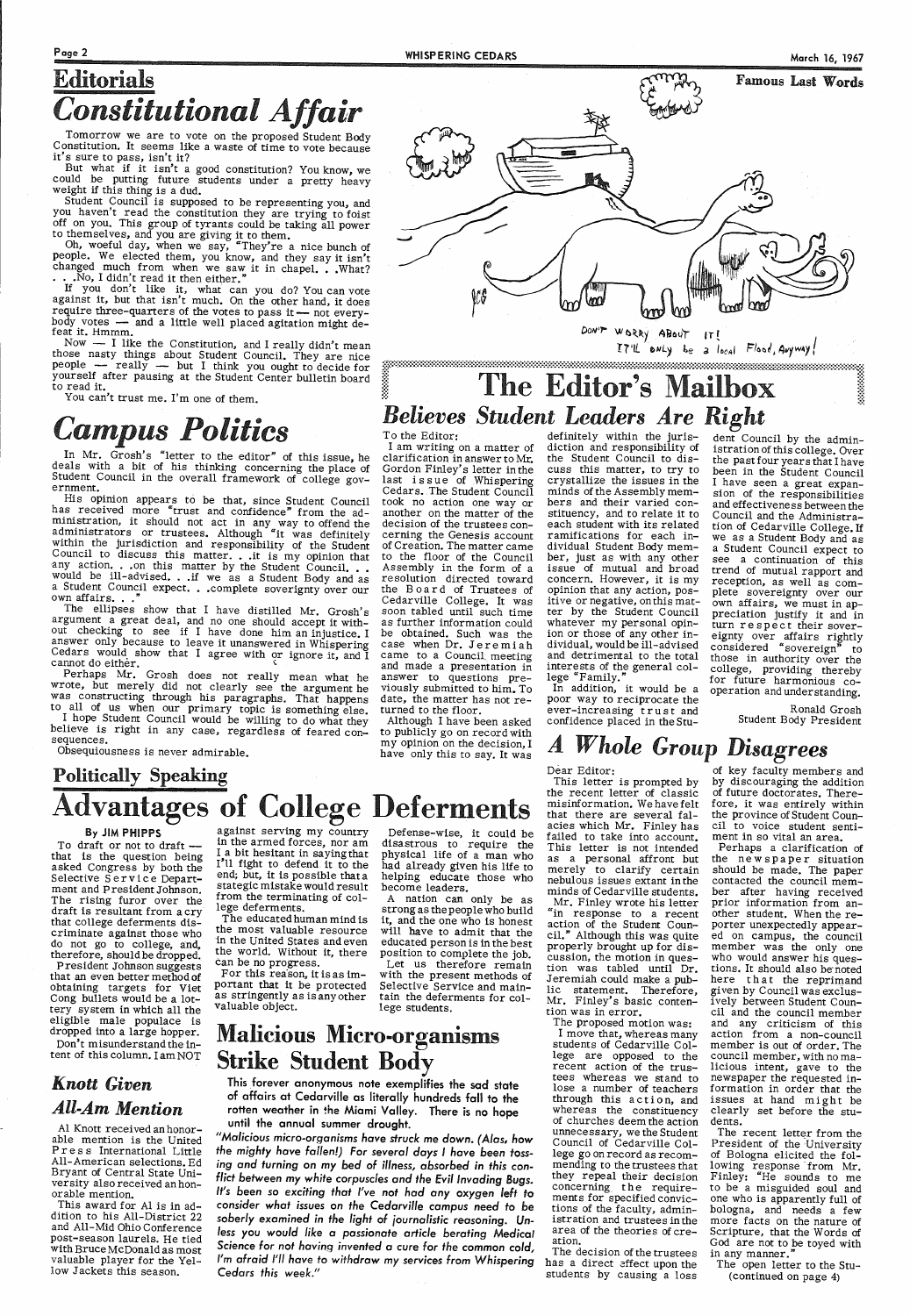### Page 3

**EXECUTE THE EXECUTE THE EXECUTE THE EXECUTE THE EXECUTE THE EXECUTE THE EXECUTE THE EXECUTION OF SET OF UP IN THE EXECUTION** campus events and student opinion of Cedarville Col- $\frac{8}{20}$ lege produced semimonthly.<br>Editor: Joseph Snider

- Editor: Joseph Snider :: Delores Cooper, Douglas Gottwals,  $\frac{1}{2}$  **De or Not To Be Intellectual in the United States.**<br>Assistant Editors: Delores Cooper, Douglas Gottwals, in the United States, in the United States.
- Business Manager: Linda Garlock
- Advertising Manager: Karolyn Wagner<br>Circulation Manager: Joseph Platek

Photographer: William Reed<br>Staff: Beverly Carlson, Laura Field, Donna Hogan, Sam ::: Kelley, David Kirchner, Barbara Miller, Janet Phenix, ::<br>James Phipps, Lois Rumage, Rebecca Shamblin, Jon Skillman, Sheila Solomon.

\_:.;.:--=·=·=·=·=·=·=·=·=·=·=·=·=·=·=·=·=·=·=·=·=·=·=·=-:·=·=·=·=·=·=·=·-···-·············~-·.·.·.\_:\_.\_.\_.\_.\_.\_.\_.\_. -·-·- .• :.: ----·- :-:-: ---·=·=·=·=·= --:-: -·.: -

### by Harmon Bergen Part Two

 As a student in college, you should be considering what your definition of truth and reality is. You need to decide whether your image<br>of yourself and your faith is<br>adequate if they are seen<br>only through believers' eyes.<br>As we express ourselves to the unsaved world, the sounds we make do not always communicate what we<br>wish. Without some playback, we run the risk of deceiving ourselves and misleading others as to what we are. A A a sender in college to the sender of the sender of the sender of the sender in the college to the sender of the sender of the sender of the sender of the sender of the sender of the sender of the sender of the sender

## *Folk Singing ls Meaningful Expression For Tom Biller*

Tom Biller has recently guage of the common peo-<br>returned to the Cedarville ple. Much folk music is built<br>College folk set. Last sem-<br>upon a basic concept of the<br>ester he attended Valpariaso belief in God."<br>University wher ed "The Coffee Cellar and find it necessary to censor<br>Art Gallery" in Gary, "Sat-<br>urdays Child" in Chesterton "However, if we are so<br>and "The Hole in the Wall" blind that we cannot admit<br>in Valpariaso. human faults, then w

Let us consider one aspect of fundamentalism  $-$  its public image - as seem in<br>the following books from our library:

The Fundamentalist Controversy,  $1918-1931$ , by Norman Furniss.

Since returning to Cedarville, he has participated in some of the coffee houses in this area.

comprehend life as it really is. So many people today try to sugar-coat life, and they disapprove of folk mu sic because it shows life as it really is."

ville College alumni, Paul<br>Brower, was involved in the opening of a coffee house in Wanesville, Ohio. Called "The Cellar", the Wanesville coffee house appeals mostly to the pre-college set.

"Hi, my name is Bob Shultz and Irepresent the Cedar-<br>ville Campus Life program." This is the typical greeting of a Cedarville Campus Lifer.<br>Each Saturday and Sunday

Danger on the Right, by Arnold Forster and Benja- min Epstein.

The Strange Tactics of Extremism, by Harry and Bonaro Overstreet.

the leadership of Dan Caraway and Bob Shultz, several groups have been organized. Unfortunately, lack of stu-

Campus Life Challenges Peers

The Christian Fright Ped-

dlers, by Brooks Walker. A n t i-intellectualism in American Life, by Richard Hofstadter.

I do not think that I am overstating a fact when <sup>I</sup>say that today it is popular to criticize fundamentalism. Even we as believers at times use the term derisive ly. These books have one thing in common, they tend to look at you and me, and pin the label on us, whether we like it or not.

afternoon the Campus Life group gathers for a moment What may be surprising, however, are the descriptors they include, such as, radi cal rightists, extremists, fright peddlers, anti-intel lectuals. Surely they cannot mean me!

Tom is a person who feels what he sings. He is aware of the commercialistic ideas of the folk-world today. And<br>yet, he believes in a personal relationship between what he has to communicate

The temptation is to evade the connection we have with the leaders which these books depict. May I suggest that you read one or more and see if your thinking,<br>your opinions are not presented in a light you are not accustomed to.

What are then, some of their accusations?

- 
- 
- 
- 
- 

As far as Christian principles and folk music are concerned Mr. Biller says, "Because a person sings folk songs and trys to believe what he sings, he is not necessarily a heathen. Folk music, per se, is the 1an-

H/

If the approval of the Stu for the remainder of this year<br>and following years.<br>This project has been super-

ly given an assignment in this

In just a few small studies. . . Lose yourself in any mob And pass loot to your buddies.

Oh, you can have a lot of fun<br>And do some work, too...maybe. Just move your gang to Washington<br>And keep the faith, my Baby.

Is there any truth to these and other claims? You must decide for yourself. It is my deep conviction that fundamentalists for the most part would use much more caution in what they say and write,<br>if they knew the misunderstanding they were creating.<br>Ignorance of this misunderstanding - I believe prevents them (and us) from effectively qualifying what is said.

Is there any danger in read- ing this kind of book? Indeed there isl It is easy to feel a disillusionment for Christianity. It can cool your ardor, weaken your ideal-<br>ism, and make you indif-<br>ferent to the preaching of<br>the Word. As in reading any<br>literature, one must discern the bias of the author, and separate out what is one-sided or distorted. Most of all, you need to acknowledge what is true.

 Brower has served as the booking agent for "The Cellar". He arranged for a very<br>successful opening night performance, including: Tom<br>Biller, Dan Nelson, The Coachmen, and Sam Kelley.<br>B r ower recently resigned<br>his position, as booking agent, because of lack of time.

'S || Cedarville CEDARVILLE SUPER VALU MARKET **Hardware** FOR THE BEST DEAL IN G.E. APPLIANCES Phone 372-8871 or 372-0852 CEDARVILLE, OHIO Bond Box & Music Center XENIA Phone 372·3331 Cedarville College Bookstore TOILET ACCESSORIES SCHOOL SUPPLIES STATIONERY RECORDS AND BOOKS GREETING CARDS Conveniently Located Right on Campus

dent participation from our Saturday afternoons. daily Christian living. Under campus has hindered a greater success in this program.<br>It is the desire of the Campus Life group to see more Cedarville students out on

### group gathers for a moment<br>of prayer and then goes out to<br>the nearby campuses of<br>Central State University, **Be Voted on Tomorrow**<br>Wilberforce College, and Friday, March 17, 1967 areaby Ron McDugle, former<br>Antioch College. Friday, March 17, 1967 President of the Student

Since his opening night per- formance at "The Cellar" he has returned there three different times. He has de-Wanesville, and has already been booked for several future engagements there.

Recently, Tom was instrumental in the opening of<br>"The-Fisher's Net"in-Xenia. His performance at Xenia<br>was typical of all his performances in that, he ex<sup>p</sup>lained in <sup>a</sup>very informal manner the history of each<br>song. He also explained the various ways of picking the guitar.

and his audience.

According to Bob, Campus Life is merely person to person witnessing. Results have been seen on each campus as some have come to a saving knowledge of Christ. After a student has made the decision for Christ, he is given tracts and literature to<br>aid in his spiritual growth. The Campus Life worker seeks to guide the student in finding a Gospel-preach- ing church. Sever a 1 of the college chaplains have been very cooperative in this as-

pect of the program.

<sup>A</sup>most important part of the follow-up program has been the Bible study groups, in which are given helps for

marks the day that the Student Council has been working toward for several months. On that day, im-<br>mediately following the<br>chapel program, voting on the<br>new proposed Student Body new proposed Student Body Constitution of Cedarville College will take place.

dent Body is granted to this endeavor, it will take effect immediately and govern the

vised by a committee in the<br>Student Council composed of Jim Hay, Dick Pettitt, and<br>Ron Grosh. Ron was original-

*The Voice of Gyp*  GYP'S JIVE

"How to lose your job"

Meats - Produce - Groceries

PHONE SO 6·1201

Council, when he (Ron Grosh) became Vice-President for

the 1965-1966 academic year. There will actually be two separate issues- balloted at that time. The first of these is approvalof the Constitution itself, and the second one is

the proposal to have the entire full-time Student Body eligible to vote in all-school elections. Past Seniors have not been permitted to vote.

Most of the major revisions<br>were covered during the Chapel presentation in January by the Student Council; however, the revised pro-<br>posal has been posted since last Friday in preparation<br>for the balloting.

# FRESH FLOWERS HURLEY'S RORIST

39 Greene Street Xenia, O.

<sup>I</sup>believe that the person who reads this literature, who recognizes the authors• bias, and who reflects on the believers' mistakes, can himself become a more effective servant of the Lord. He will be able to guard<br>against doing or implying<br>something he really in-<br>tended to avoid, and he will be fore-armed to dispel the<br>be fore-armed to dispel the<br>misconceptions in the mind of the unbeliever.



<sup>-</sup>jamesearlstockwell